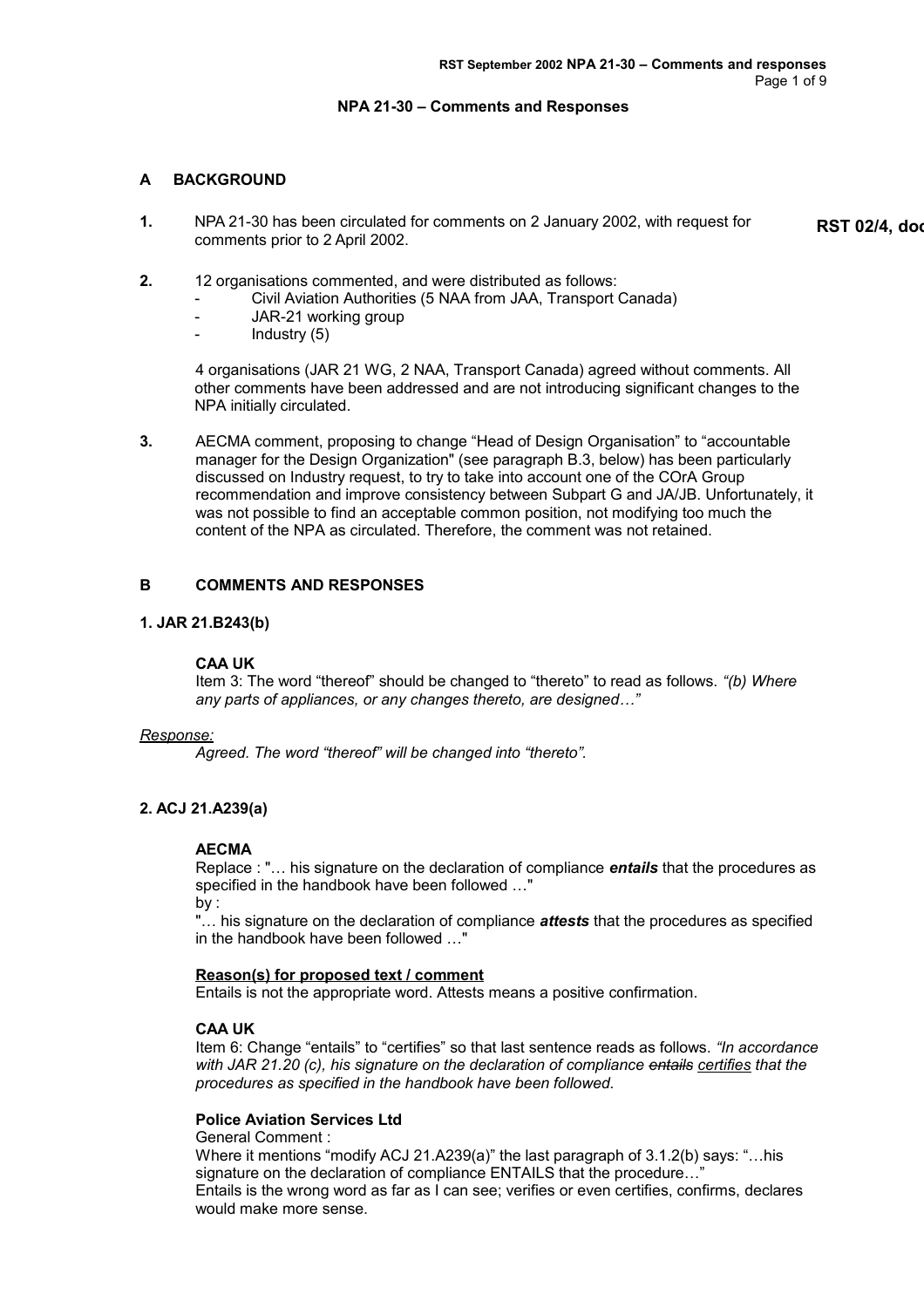The rest of it seems (at this early stage in my education) to be fair.

### *Response:*

*Agreed. The word "entails" will be changed into "confirms".* 

## **DGAC France**

*quote:*

The Head of Design Organisation, or an authorised representative, signs a declaration of compliance…*unquote*

### **Reason(s) for proposed text / comment**

It is understood that use of the wording "should" (*quote The Head of Design Organisation should sign a declaration of compliance…unquote*) is intended to allow for delegation, since it is admitted that the Head of Design Organisation is not required to sign a statement of compliance for each every design change.

This understanding is however somewhat cryptic and it is proposed to make the wording clearer.

Therefore, it is suggested to adopt the proposed wording.

### *Response:*

*Agreed.*

## **DGAC France**

General Comment, see below.

3.1.2

(b) The head of Design Organisation should sign a declaration of compliance (see JAR 21.20(b), JAR 21.97(a)(3) and JAR 21.114) with applicable airworthiness requirements after verification of satisfactory completion of Type Investigation. In accordance with JAR 21.20(c), JAR 21.97(a)(4) and JAR 21.114, his signature of the declaration of compliance entails that the procedures as specified in the handbook have been followed. (See also ACJ 21.A265(b))

Which means that the JAR 21.97 has to be changed as follows: 21.97

(4) Where the applicant holds an appropriate Design Organisation Approval, make the declaration of sub-paragraph (3) of this paragraph according to the provisions of Subpart JA.

 $(4)$  (5) Comply with JAR 21.33 and, where applicable, JAR 21.35.

### **Reason(s) for proposed text / comment**

JAR 21.A239 deals with any DOA applicant / holder. Where the applicant holds an appropriate design organisation approval, the compliance statement must be made according to the provisions of Subpart JA.

On the contrary , paragraph JAR 21.20 is strictly limited to type certification of a new product, which might lead to some confusion regarding the scope of this ACJ to paragraph JAR 21A239.

Therefore, for clarification regarding the applicability of this ACJ, it is proposed that JAR-21.97 and JAR 21.114 be also quoted in item 3.1.2(b) and to refer to subpart JA in JAR 21.97 and in JAR 21.114 (which doesn't need to be amended as it simply refers to JAR 21.97).

## *Response:*

*1. Reference to JAR 21.97(a)(3) is agreed, but not to JAR 21.114, as this paragraph simply refers to JAR 21.97.*

*2. Proposal to add a new paragraph JAR 21.97(a)(4) to establish consistency with JAR 21.20(c) is also agreed.*

# **3. ACJ 21.A/B239(a)**

**AECMA**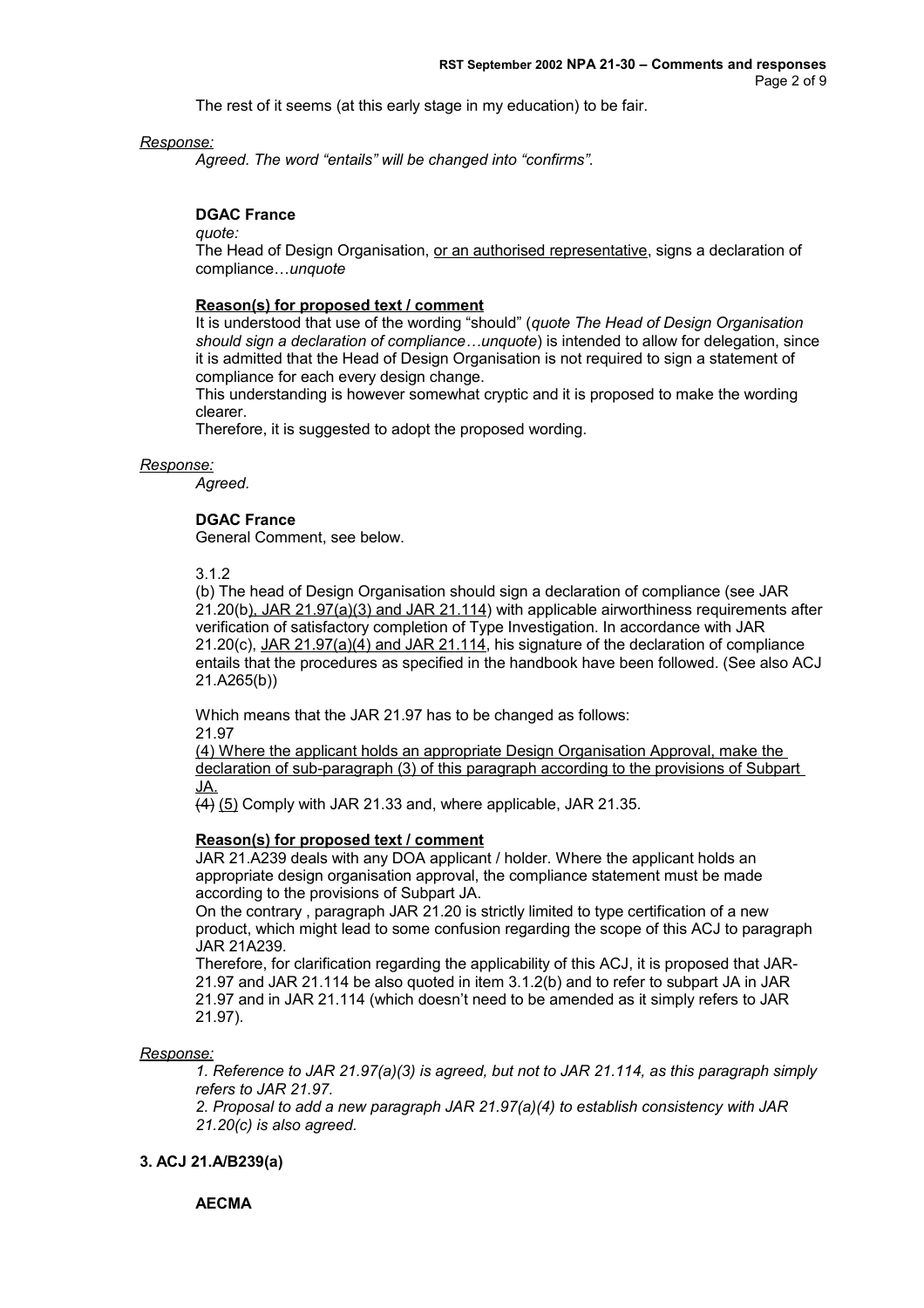Replace "Head of Design Organization" by " The accountable manager for the Design Organization".

## **Reason(s) for proposed text / comment**

This follows one of the aspects covered by the works of the COrA Group. Standardized wordings should be used across the various types of approvals, where possible.

#### *Response:*

*Not agreed, as the Head of Design Organisation is not necessarily the accountable manager. The new explanations, in ACJ 21.A/B239(a), paragraph 3.1.2, make clearly the difference between the two functions, that can be exercised by one person (see new text of para. 3.1.2(c)).* 

### **EADS Elbe Flugzeugwerke GmbH**

General Comment :

The introduction of the function "Chief Executive" is ambiguous.

This new role may lead to uncertainties in showing compliance with this ACJ by Design Organisations and Authorities. Therefore an additional note is required to clearly indicate how compliance with this ACJ may be achieved, whether Chief Executive and Head of Design Organisation may be two different persons or both roles may be linked to only one person.

# **Reason(s) for proposed text / comment**

Depending on the size of the organisation the role of Chief Executive and Head of Design Organisation may be linked to only one person.

### *Response:*

*Agreed. The following text is added for clarification : "(c) The functions of Chief Executive and Head of the Design Organisation can be operated by the same person."* 

## **Austrocontrol**

### General Comment :

NPA 21-30 is acceptable but based on experience I ask to clarify in the ACJ 21.239(a)(b) Head of Design if in consortium like CFM one HOD has to be nominated or if two HOD (one for SNECMA and one for GE) are covered.

The ACJ The Head of Design give rise that a single person has to be designated as HOD. If there is another interpretation, I recommend to change wording in ACJ.

### *Response:*

*Comment noted. When new interpretation will be agreed in a context of a specific DOA investigation, ACJ material will be proposed accordingly, in accordance with JAA DOA procedures.*

### **Snecma Moteurs**

See below, under ACJ 21.A/B243(d)

## **4. ACJ 21.A/B243(d):**

### **DGAC FRANCE**

It is requested to introduce the following sentence in Item 1 "Purpose":

"This ACJ addresses the most common organizations structures, but does not exclude other proposals which are to be examined against JAR 21 Section 1."

### **Reason(s) for proposed text / comment**

Without this preliminary reminder, the wording of paragraph 2 seems to state that JR-21 only envisage the case of one Head of Design ("The" Head of the Design Organisation…)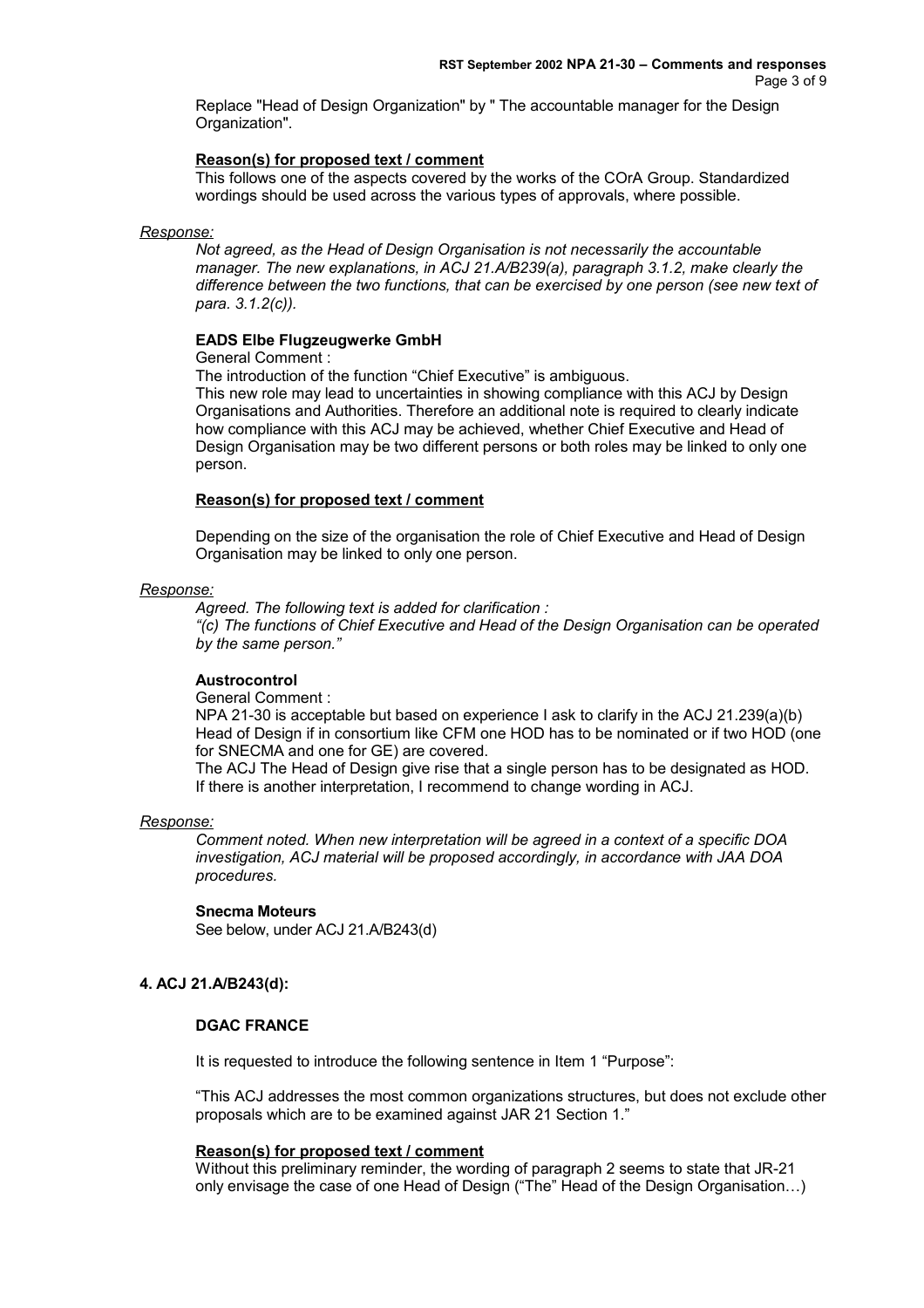(There is no such requirement in JAR-21 Section 1.ACJ should not introduce not any requirements)

*Response:*

*Not agreed. An ACJ by definition does not exclude other acceptable means of compliance (see introduction of Section 2, in all JARs).* 

### **Snecma Moteurs**

This comment applies also to others paragraphs (Proposal 6, new ACJ 21.A239(a), § 3.1.2 (b) / Proposal 9, new ACJ 21.B239(a), § 3.1.2 (b) / Proposal 11, new ACJ 21.B243(d), § 2) General Comment :

This Design Organisation regulation and associated "acceptable means of compliance" should be thought and written, the way that reflect existing or future industrial organisation. One of these organisations is consortium or Joint Venture between two or more companies, not all necessarily located in European Countries.

Main objective of this regulation is to ensure Design Organisation efficiency of the aeronautical products. Therefore, we recommend enforcing regulation in the way to ensure achievement of design organisation's functions, rather than to ensure company's organisation by itself that may have economical or commercial conflict with such regulation.

# **PROPOSED TEXT/COMMENT**

## **2 Who are the persons ?**

Three different types of function are named or implicitly identified in the requirements or ACJs of JAR-21, subpart JA, using qualified and experienced personnel:

- The Chief Executive [ACJ 21.A239(a), para. 3.1.2. ACJ 21.A249, ACJ 21.A265(b)]
- The other organisation's management staff:
	- The Head of Design Organisation [...]
	- The Chief of the Office of Airworthiness Organisation [...]
	- The Chief of the independent monitoring function of the Design Assurance system […]

## **Reason(s) for proposed text/comment**

In the proposed ACJ text, all Design Organisation System functions are identified as the "Head of design" or the "Chief of...", which means that personnel has to be unique for each function. If we check with the regulation [JAR 21.A243(d)], it says "applicant must furnish ... (demonstration) … for making decisions affecting airworthiness in the Organisation", which means demonstration of the staff used by the Organisation. That doesn't imply necessarily that functions to achieve demonstration have to be unique (some existing consortium has successfully demonstrated so for more than 20 years!).

## *Response:*

*Comment agreed in general, except the change to airworthiness organisation, as this ACJ is using the same terminology as ACJ 21.A239(a), and the deletion of the word "the", which does not change the context.* 

## **CAA-UK**

Significant Editorial Comments:

### **Item 7, points 1,2 and 3:**

Under point 1 "Purpose" there are two bullet points. The first reads "Who are the persons covered by JAR 21.A243(d)" and the second reads: "What is requested from the applicant for these persons". The wording of these two bullet points is generally poor. For example, in the first bullet point "Who are the persons" might be better described as "Applicability of JAR 21.A243(d)". Similarly what is meant by the second bullet point and does it relate to what the applicant must furnish the Authority with for those persons covered by JAR 21.A243(d) or does it relate to the extent of the responsibilities of persons covered by JAR 21.A243(d)?

Having clarified the wording of these bullet points the text should be aligned with the titles of points 2 and 3. For example, in point 3, the words "Kind of Statement" is meaningless in the current context. If the current text of the second bullet point is correct then point 3 should be amended to read "What is requested from the applicant for persons covered by JAR 21.A243(d)" or something similar. If however the second bullet point is amended to read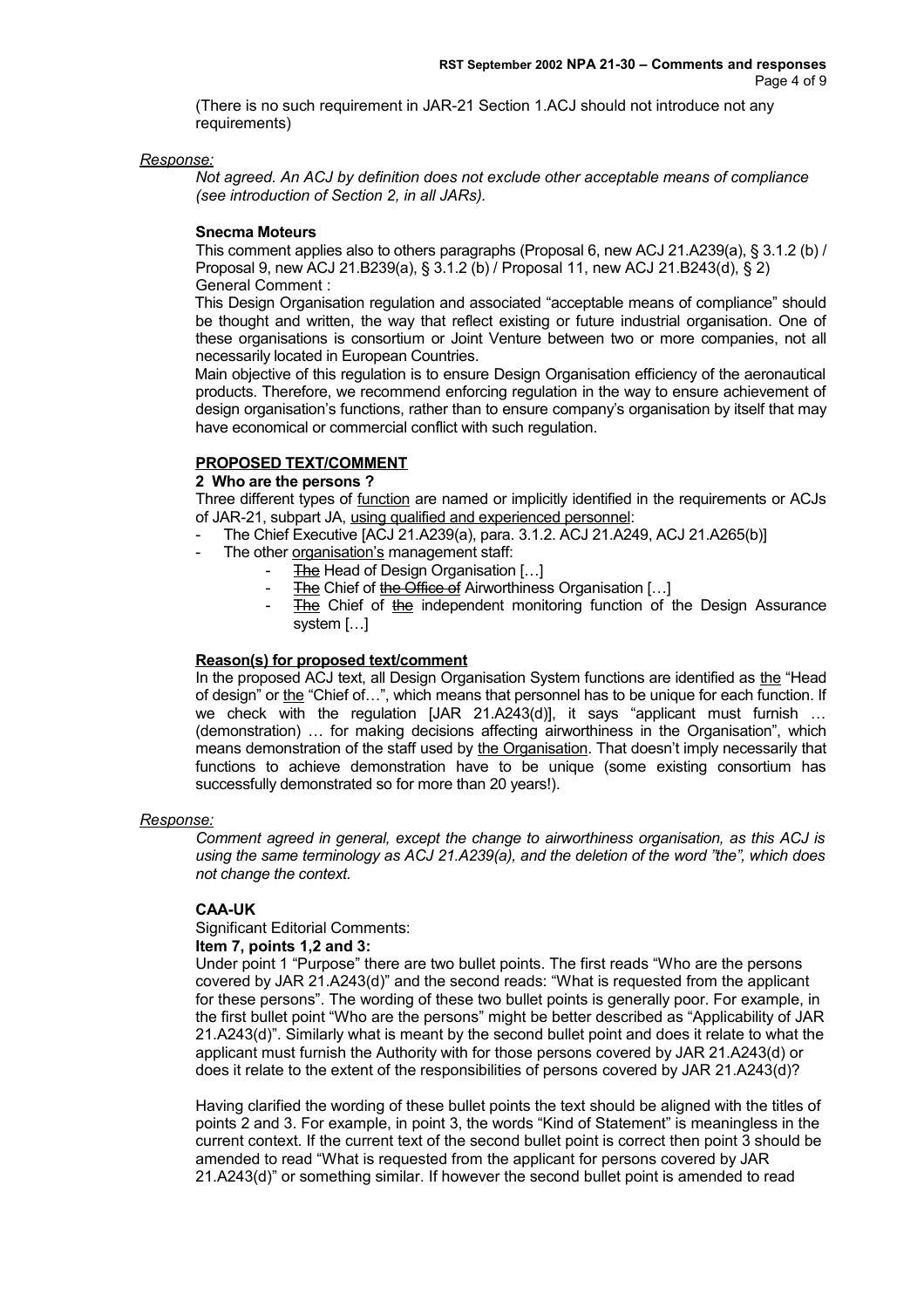"Guidance on the responsibilities held by those persons covered by JAR 21.A243(d)", then the title of 3 should be aligned accordingly.

Item 11: The same comment as above applies.

### *Response:*

*Comment noted. As experience has not shown difficulties, the text is kept as it is.*

# **CAA UK**

General editorial comments:

Item 7: In general this section would very much benefit from a review of the English used, as the overall wording is generally poor. The following is a few of the editorial amendments which would help to improve the overall wording of this section. Sub-paragraph 3.3:

First line: Change "requested" to "required".

1<sup>st</sup> bullet point. Change sentence beginning "Also the needs in terms of quantity..." to "Number of persons for the office of airworthiness should also be identified…".

3<sup>rd</sup> bullet point. Change "qualification" to either "acceptance" or "approval".

9<sup>th</sup> bullet point. Add words "do not" to read "…such confidential records <u>do not</u> become accessible…".

### *Response:*

*It is agreed to change "requested" into "required".*

*Comment on 1st bullet point is not agreed. Needs, in terms of workload, must be identified, not only the number.* 

*For third bullet point, see new improved text, following AECMA comment (see paragraph 6, below).*

*It is agreed to modify 9th bullet point.*

## **AECMA**

General comment :

The proposed texts seem to take for granted that there is one Chief of the Office of Airworthiness, and one chief of the independent monitoring function of the Design Assurance System.

Acceptable situations may be different (e.g. one Chief of Office of Airworthiness for each TC held by the applicant, and no overall Chief across all TCs), and the proposal ignores them. The proposed ACJ cannot take for granted aspects of the organisation which do not come directly from the requirement (JAR 21 section 1), but only from others ACJ, which are only possible ways to comply with the requirement.

(In addition, if it is chosen to keep current text, it is suggested to replace "Chief of …" by "Head of …")

### *Response:*

*Comment noted. See answer to Snecma Moteurs comment, in paragraph 4 above.*

## **AECMA**

Replace "Head of Design Organization" by " The accountable manager for the Design Organization".

# **Reason(s) for proposed text / comment**

This follows one of the aspects covered by the works of the COrA Group. Standardized wordings should be used across the various types of approvals, where possible.

## *Response:*

*Not agreed, as the Head of Design Organisation is not necessarily the accountable manager. The new explanations, in ACJ 21.A/B239(a), paragraph 3.1.2, make clearly the difference between the two functions, that can be exercised by one person (see new text of para. 3.1.2(c)).*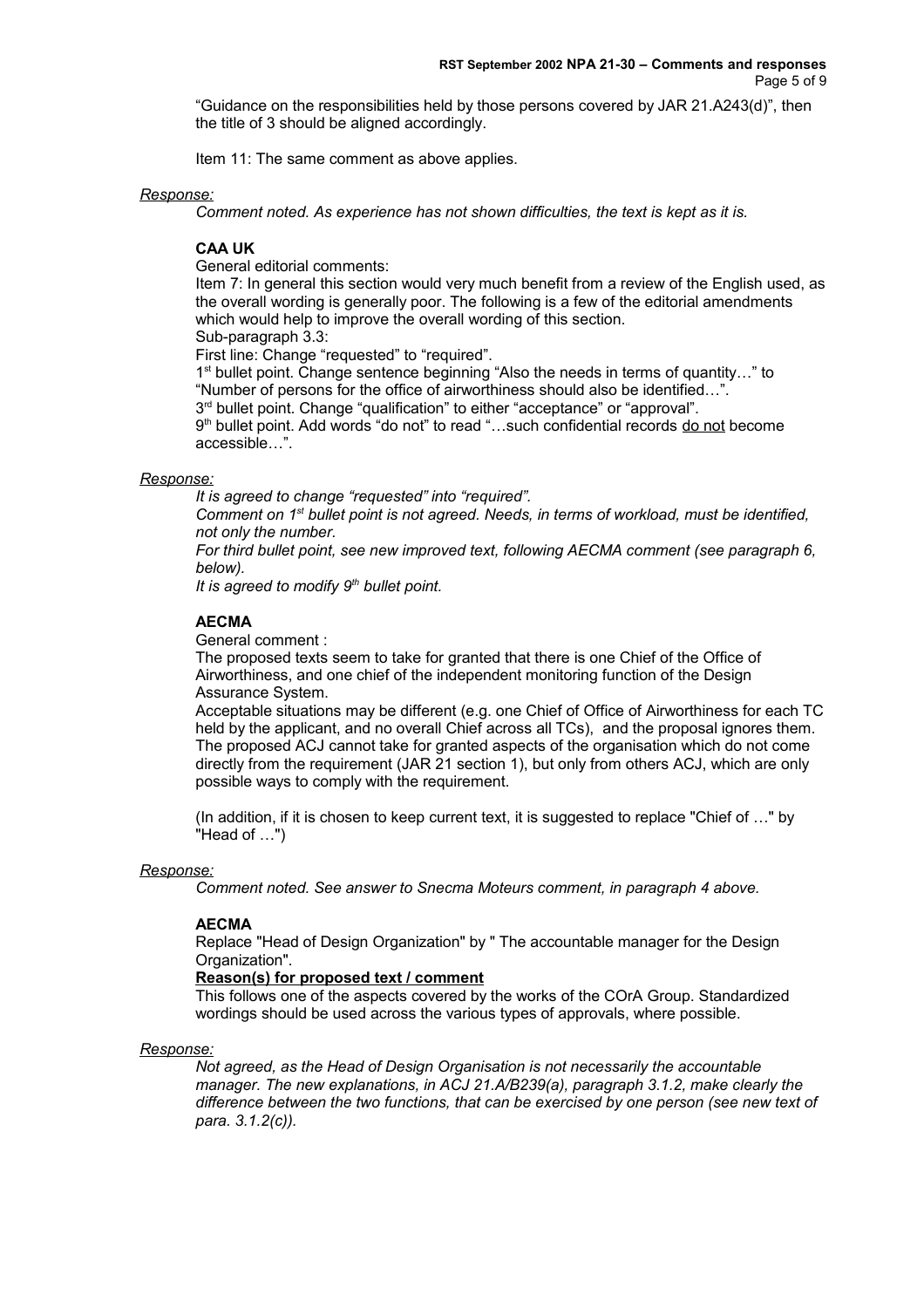## **5. ACJ 21.A/B243(d), bullet 3.2 : Other management staff**

## **AECMA**

Replace : " The nominated managers should be identified and their credentials *submitted* to the Authority …"

by :

" The nominated managers should be identified and their credentials *furnished* to the Authority …"

## **Reason(s) for proposed text / comment**

The requirement within Section 1 is that the applicant "… furnish a statement …", not "submit". Therefore, the ACJ should not use a different verb, which may entail a different interpretation.

### *Response:*

*Comment agreed.*

## **EADS Elbe Flugzeugwerke GmbH**

General Comment :

The introduction of the function « Chief of the independent monitoring function of the Design Assurance System » is neither identified nor required by JAR 21.A/B239 or relevant ACJ. Therefore, as this role is not justified and guidelines are missing to define this role, it has to be deleted from this ACJ.

However, an acceptable means would be also to propose by this ACJ this role as voluntary, depending on the size of the Design Organisation.

## **Reason(s) for proposed text / comment**

JAR-21 Subpart JA/JB does not define the tasks and responsibility assigned to the new function « Chief of the Independent monitoring function of the Design Assurance System ».

### *Response:*

*Comment noted. JAR 21.A/B239(a)(3) requires the function, therefore a person responsible must be nominated.* 

## **6. ACJ 21.A/B243(d), bullet 3.3 : Personnel making decisions affecting airworthiness**

## **AECMA**

Replace all the text discribing the proposed system (from " \* The identification of these personnel … " up

to : "… reasonnable access on request to their own record"),

by :

- These personnel should be identified in the handbook, or in a document linked to the handbook. This, and the corresponding procedures, should enable them to carry out the assigned tasks and to properly discharge associated responsibilities

- The needs, in terms of quantity of these personnel to sustain the design activities, should be identified by the organisation

- These personnel should be chosen on the basis of their knowledge, background and experience

- When necessary, complimentary training should be established, to ensure sufficient background and knowledge in the scope of their authorization. The minimum standards for new personnel to qualify in the functions should be established

- This training should be adapted in response to experience gained within the organisation - The organisation should maintain a record of any personnel who is authorized to put the last signature on a declaration of conformity to the requirements, or on a record of an approval given in the frame of a privilege. These personnel should be provided with evidence of the scope of their authorization

- The following minimum information should be kept on record *( a) to h) unchanged)*

- The record may be kept in any format, and should be controlled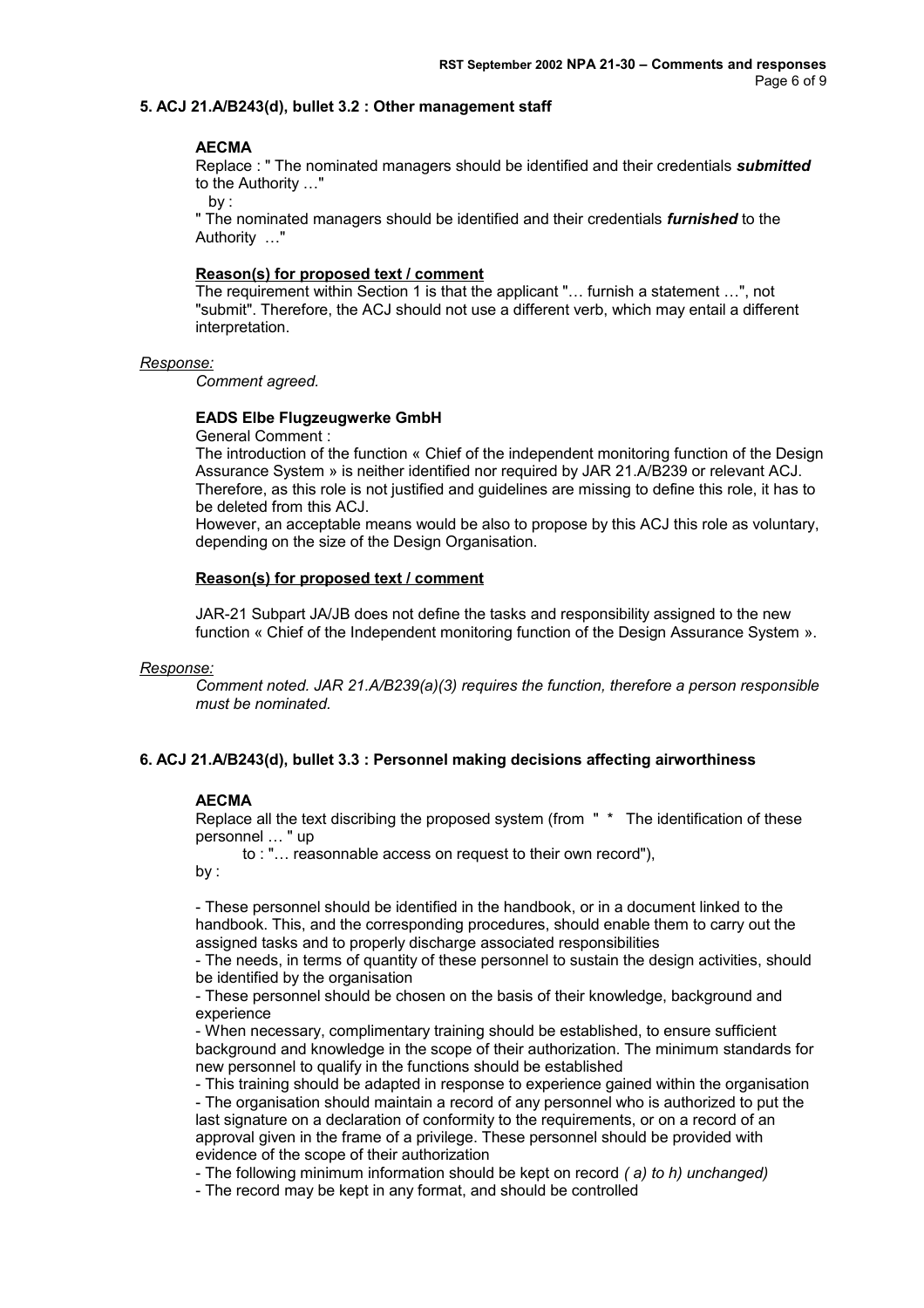- Persons authorized to write in the record system should be maintained at a minimum to ensure that records cannot be altered in an unauthorized manner - Personnel should be given access to their own record.

### **Reason(s) for proposed text / comment**

This section is generally considered as too prescriptive and in too much detail. It is even questionnable whether there is the JAR 11 required correlation between the requirement from JAR 21.A243(d), which requires "a statement", and the proposed ACJ, which very strongly suggests "a system".

Experience shows that there are a variety of acceptable ways to comply with the requirement, and the ACJ should explicitely recognize this.

For instance, the selection of individuals is often done by the responsible managers after having had day to day relationship with the personnel all along years of work, rather than being the result of a formal training process, which may include formal testing as infered by the proposed NPA.

This has worked so far with positive influence on safety, and should not be disregarded for discutable theoretical reasons. No undue burden nor rigidities should be placed when not justified by safety reasons.

Here follow some detail justifications for changes :

The personnel should be identified in the Handbook itself, or in documents which can be linked to the Handbook.

"Hierarchical positions" can be understood as if there would have a need that these personnel are in a Senior Management position. Current Industry experience is that such tasks can be given often to people without any command role, without any adverse effect on the correct discharge of the responsibilities.

The role should enable responsibilities to be discharged. Allow is too weak a verb.

Qualification is a word which should be … qualified ! In some countries, it means specifically an educational degree. The formal step to qualify for an airworthiness function should be limited to new personnel

It is implicit and does not need stating that if a subject is part of the Design Assurance, then it is subject to surveillance. There is unnecessary emphasis on the monitoring system.

There are many more people who make decisions affecting airworthiness than would be expected to have a numbered authorization. Therefore we propose a criteria.

Personnel should have access to their record without asking. Access to the record system should only be limited for write permissions.

## *Response:*

*Text has been improved, following most of AECMA proposed changes.* 

## **7. ACJ 21.A/B 245**

### **AECMA**

Replace "Head of Design Organization" by " The accountable manager for the Design Organization".

### **Reason(s) for proposed text / comment**

This follows one of the aspects covered by the works of the COrA Group. Standardized wordings should be used across the various types of approvals, where possible.

### *Response:*

*Not agreed, as the Head of Design Organisation is not necessarily the accountable manager. The new explanations, in ACJ 21.A/B239(a), paragraph 3.1.2, make clearly the*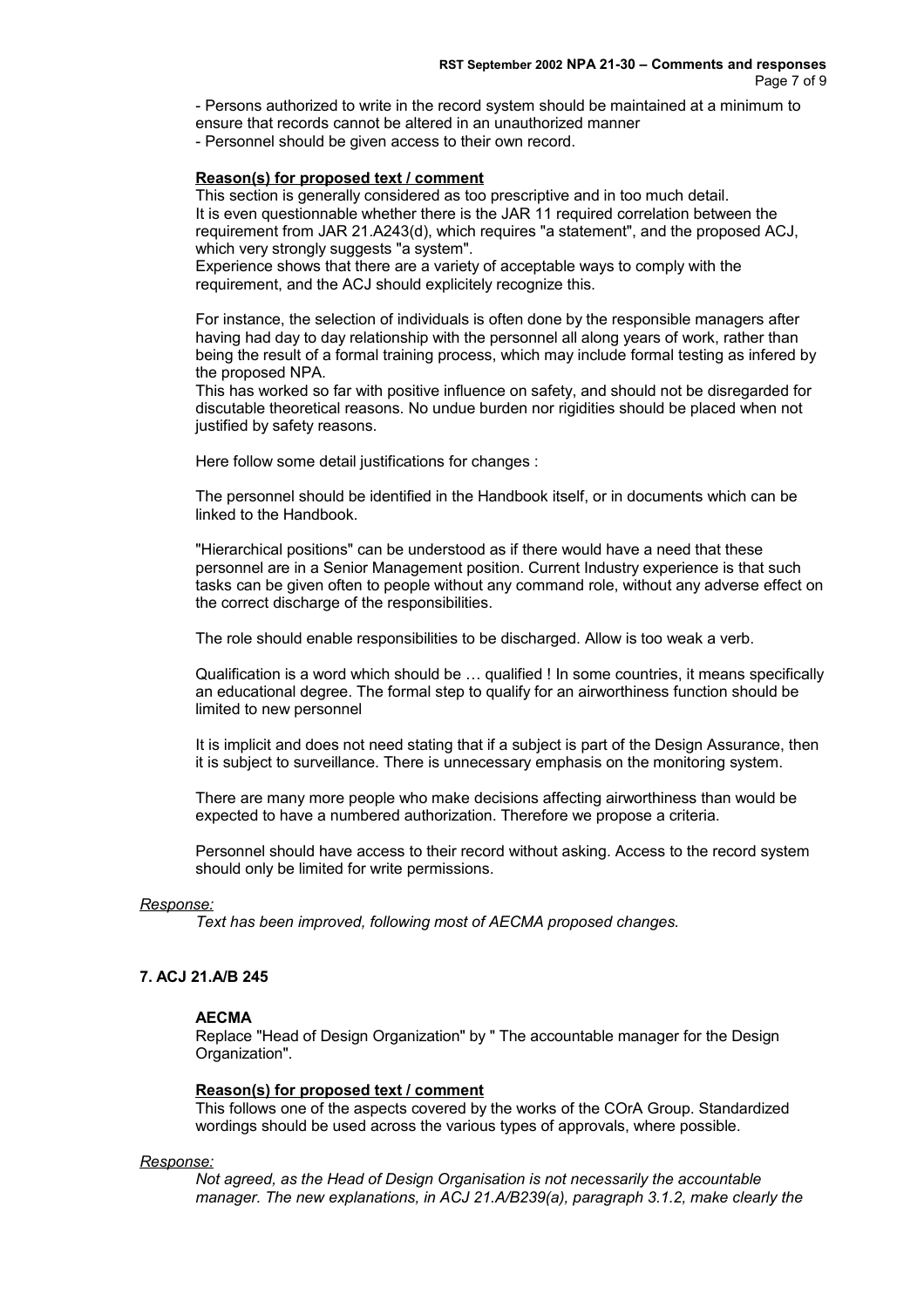*difference between the two functions, that can be exercised by one person (see new text of para. 3.1.2(c)).* 

## **8. ACJ 21.A/B247, section 2 : Responsibilities**

## **AECMA**

General comment :

The proposed texts seem to take for granted that there is one Chief of the Office of Airworthiness, and one chief of the independent monitoring function of the Design Assurance System.

Acceptable situations may be different (e.g. one Chief of Office of Airworthiness for each TC held by the applicant, and no overall Chief across all TCs), and the proposal ignores them. The proposed ACJ cannot take for granted aspects of the organisation which do not come directly from the requirement (JAR 21 section 1), but only from others ACJ, which are only possible ways to comply with the requirement.

(In addition, if is is chosen to keep current text, it is suggested to replace "Chief of …" by "Head of …")

### *Response:*

*Comment noted. See answer to Snecma Moteurs comment, in paragraph 4 above.*

## **EADS Elbe Flugzeugwerke GmbH**

General Comment :

The introduction of the function « Chief of the independent monitoring function of the Design Assurance System » is neither identified nor required by JAR 21.A/B239 or relevant ACJ. Therefore, as this role is not justified and guidelines are missing to define this role, it has to be deleted from this ACJ.

However, an acceptable means would be also to propose by this ACJ this role as voluntary, depending on the size of the Design Organisation.

### **Reason(s) for proposed text / comment**

JAR-21 Subpart JA/JB does not define the tasks and responsibility assigned to the new function « Chief of the Independent monitoring function of the Design Assurance System ».

### *Response:*

*Comment noted. JAR 21.A/B239(a)(3) requires the function, therefore a person responsible must be nominated.* 

### **9. ACJ 21.B239(a) para 3.1.2.**

### **Aircabin GmbH, Germany**

(See also ACJ 21.A265(b).) should be (See also ACJ 21.B265(b)).

### *Response:*

*Agreed*

# **10. ACJ 21.B239(a) para 3.1.3.**

## **EADS Elbe Flugzeugwerke GmbH**

General Comment :

The nomination of JB compliance verification personnel by JA DOA Holders in accordance with JAR 21.A243(b) is ambiguous and inconsistent with JAR-21 Subpart JB and has therefore to be deleted from this ACJ.